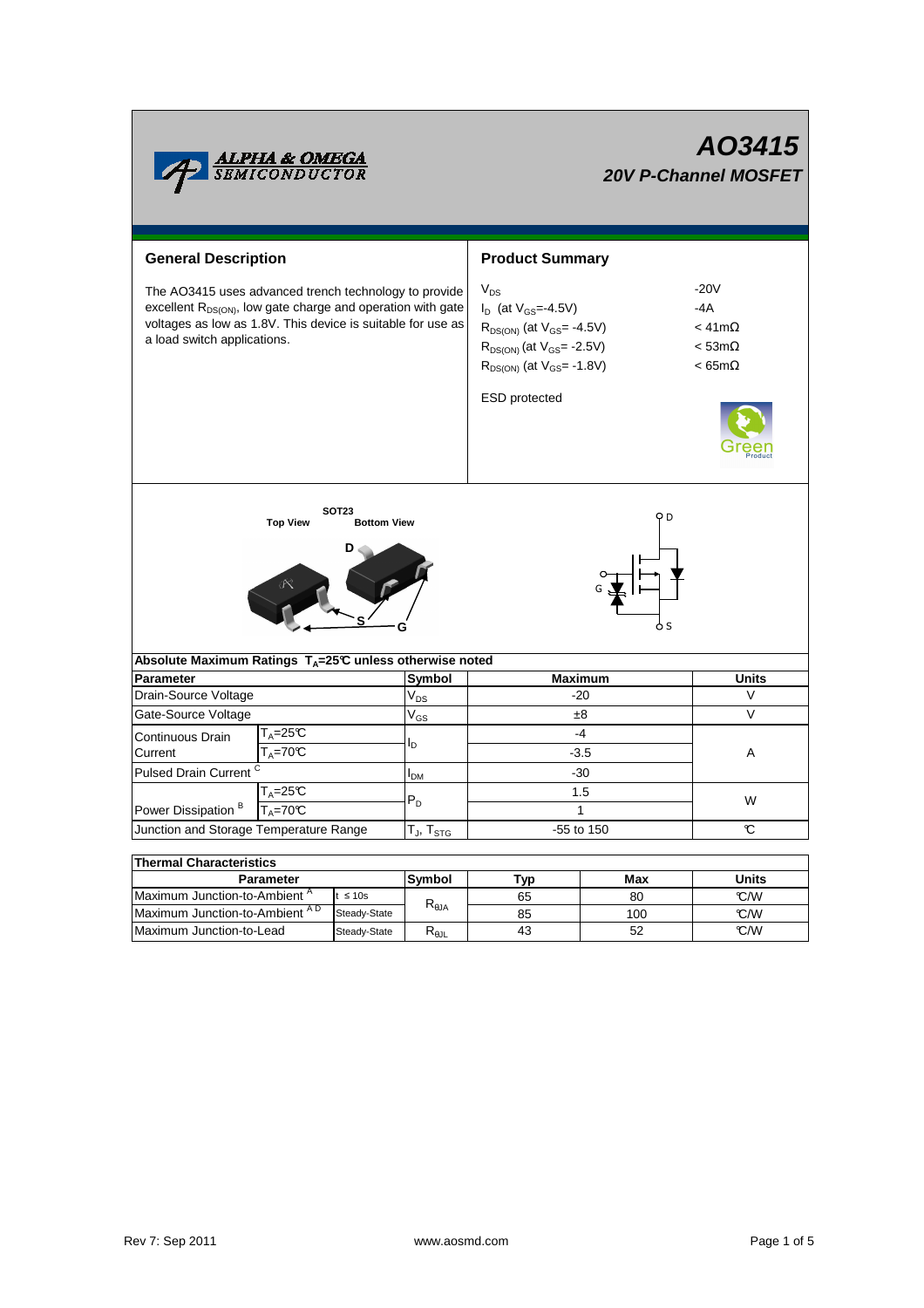

## **Electrical Characteristics (TJ=25°C unless otherwise noted)**

| <b>Symbol</b>                    | <b>Parameter</b>                                                                     | <b>Conditions</b>                                    | Min   | <b>Typ</b> | <b>Max</b> | <b>Units</b> |  |  |  |  |  |
|----------------------------------|--------------------------------------------------------------------------------------|------------------------------------------------------|-------|------------|------------|--------------|--|--|--|--|--|
| <b>STATIC PARAMETERS</b>         |                                                                                      |                                                      |       |            |            |              |  |  |  |  |  |
| <b>BV<sub>DSS</sub></b>          | Drain-Source Breakdown Voltage                                                       | $I_{D} = -250 \mu A$ , $V_{GS} = 0V$                 | $-20$ |            |            | $\vee$       |  |  |  |  |  |
| $I_{DSS}$                        | Zero Gate Voltage Drain Current                                                      | $V_{DS}$ =-20V, $V_{GS}$ =0V                         |       |            | $-1$       | $\mu$ A      |  |  |  |  |  |
|                                  |                                                                                      | $T_{\parallel} = 55$ °C                              |       |            | -5         |              |  |  |  |  |  |
| $I_{GSS}$                        | Gate-Body leakage current                                                            | $V_{DS} = 0V$ , $V_{GS} = \pm 8V$                    |       |            | ±10        | μA           |  |  |  |  |  |
| $V_{GS(th)}$                     | Gate Threshold Voltage                                                               | $V_{DS}$ = $V_{GS}$ , I <sub>D</sub> =-250µA         |       | $-0.57$    | -0.9       | V            |  |  |  |  |  |
| $I_{D(ON)}$                      | On state drain current                                                               | $V_{GS}$ =-4.5V, $V_{DS}$ =-5V                       | $-30$ |            |            | A            |  |  |  |  |  |
| $R_{DS(ON)}$                     |                                                                                      | $V_{GS} = -4.5V$ , $I_D = -4A$                       |       | 34         | 41         | $m\Omega$    |  |  |  |  |  |
|                                  |                                                                                      | $Tj=125C$                                            |       | 49         | 59         |              |  |  |  |  |  |
|                                  | Static Drain-Source On-Resistance                                                    | V <sub>GS</sub> =-2.5V, I <sub>D</sub> =-4A          |       | 42         | 53         | $m\Omega$    |  |  |  |  |  |
|                                  |                                                                                      | V <sub>GS</sub> =-1.8V, I <sub>D</sub> =-2A          |       | 52         | 65         | $m\Omega$    |  |  |  |  |  |
|                                  |                                                                                      | $V_{GS}$ =-1.5V, $I_{D}$ =-1A                        |       | 61         |            | $m\Omega$    |  |  |  |  |  |
| $g_{FS}$                         | <b>Forward Transconductance</b><br>$V_{DS}$ =-5V, $I_{D}$ =-4A                       |                                                      |       | 20         |            | S            |  |  |  |  |  |
| $V_{SD}$                         | $IS=-1A, VGS=0V$<br>Diode Forward Voltage                                            |                                                      |       | $-0.64$    | $-1$       | V            |  |  |  |  |  |
| $I_{\rm S}$                      | Maximum Body-Diode Continuous Current                                                |                                                      |       | $-2$       | A          |              |  |  |  |  |  |
|                                  | <b>DYNAMIC PARAMETERS</b>                                                            |                                                      |       |            |            |              |  |  |  |  |  |
| $C_{iss}$                        | Input Capacitance                                                                    |                                                      | 600   | 751        | 905        | pF           |  |  |  |  |  |
| $\overline{C_{\underline{oss}}}$ | Output Capacitance                                                                   | $V_{GS}$ =0V, $V_{DS}$ =-10V, f=1MHz                 | 80    | 115        | 150        | pF           |  |  |  |  |  |
| $C_{\text{rss}}$                 | Reverse Transfer Capacitance                                                         |                                                      | 48    | 80         | 115        | pF           |  |  |  |  |  |
| $R_{g}$                          | Gate resistance                                                                      | $V_{GS}$ =0V, $V_{DS}$ =0V, f=1MHz                   | 6     | 13         | 20         | Ω            |  |  |  |  |  |
|                                  | <b>SWITCHING PARAMETERS</b>                                                          |                                                      |       |            |            |              |  |  |  |  |  |
| $Q_{q}$                          | <b>Total Gate Charge</b>                                                             |                                                      | 7.4   | 9.3        | 11         | nC           |  |  |  |  |  |
| $Q_{gs}$                         | Gate Source Charge                                                                   | $V_{GS}$ =-4.5V, $V_{DS}$ =-10V, I <sub>D</sub> =-4A | 0.8   | 1          | 1.2        | nC           |  |  |  |  |  |
| $\mathsf{Q}_{\text{gd}}$         | Gate Drain Charge                                                                    |                                                      | 1.3   | 2.2        | 3.1        | nС           |  |  |  |  |  |
| $t_{D(0n)}$                      | Turn-On DelayTime                                                                    |                                                      |       | 13         |            | ns           |  |  |  |  |  |
| t,                               | Turn-On Rise Time<br>$V_{GS}$ =-4.5V, $V_{DS}$ =-10V, R <sub>L</sub> =2.5 $\Omega$ , |                                                      |       | 9          |            | ns           |  |  |  |  |  |
| $t_{D(off)}$                     | Turn-Off DelayTime                                                                   | $R_{\text{GEN}} = 3\Omega$                           |       | 19         |            | ns           |  |  |  |  |  |
| $\mathbf{t}_\text{f}$            | <b>Turn-Off Fall Time</b>                                                            |                                                      |       | 29         |            | ns           |  |  |  |  |  |
| $t_{rr}$                         | Body Diode Reverse Recovery Time                                                     | $I_F = -4A$ , dl/dt=500A/ $\mu$ s                    | 20    | 26         | 32         | ns           |  |  |  |  |  |
| $Q_{rr}$                         | Body Diode Reverse Recovery Charge   IF=-4A, dl/dt=500A/us                           |                                                      | 40    | 51         | 62         | nC           |  |  |  |  |  |

A. The value of  $R_{\theta_0A}$  is measured with the device mounted on 1in<sup>2</sup> FR-4 board with 2oz. Copper, in a still air environment with T<sub>A</sub> =25°C. The

value in any given application depends on the user's specific board design.<br>B. The power dissipation P<sub>D</sub> is based on T<sub>J(MAX)</sub>=150°C, using ≤ 10s junction-to-ambient thermal resistance.

C. Repetitive rating, pulse width limited by junction temperature  $T_{J(MAX)}$ =150°C. Ratings are based on low frequency and duty cycles to keep initialT $_J=25^\circ$  C.

D. The  $R_{\theta JA}$  is the sum of the thermal impedance from junction to lead  $R_{\theta JL}$  and lead to ambient.

E. The static characteristics in Figures 1 to 6 are obtained using <300µs pulses, duty cycle 0.5% max.

F. These curves are based on the junction-to-ambient thermal impedance which is measured with the device mounted on 1in<sup>2</sup> FR-4 board with 2oz. Copper, assuming a maximum junction temperature of  $T_{J(MAX)}$ =150°C. The SOA curve provides a single pulse rating.

COMPONENTS IN LIFE SUPPORT DEVICES OR SYSTEMS ARE NOT AUTHORIZED. AOS DOES NOT ASSUME ANY LIABILITY ARISING OUT OF SUCH APPLICATIONS OR USES OF ITS PRODUCTS. AOS RESERVES THE RIGHT TO IMPROVE PRODUCT DESIGN, FUNCTIONS AND RELIABILITY WITHOUT NOTICE.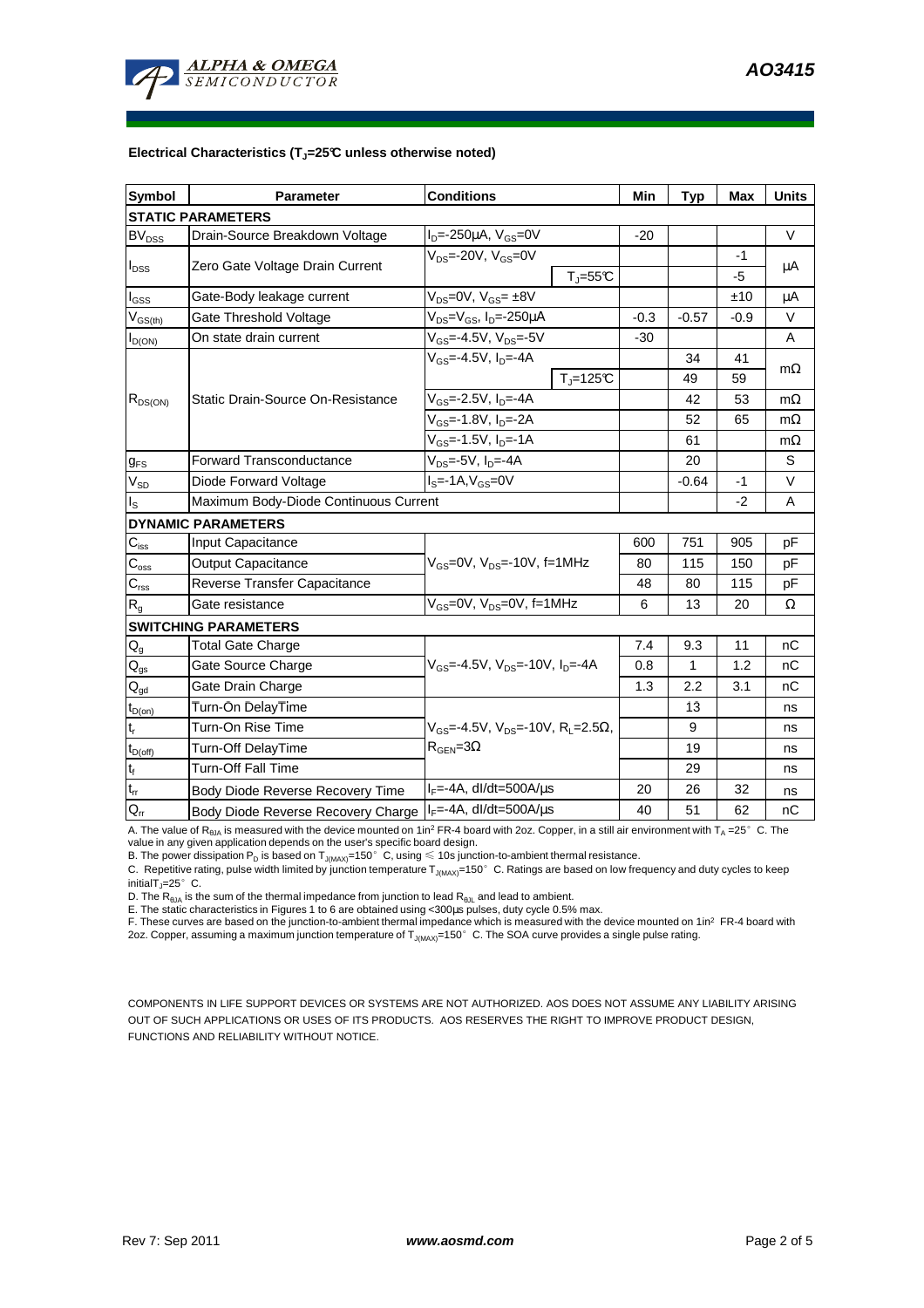

**ALPHA & OMEGA SEMICONDUCTOR** 

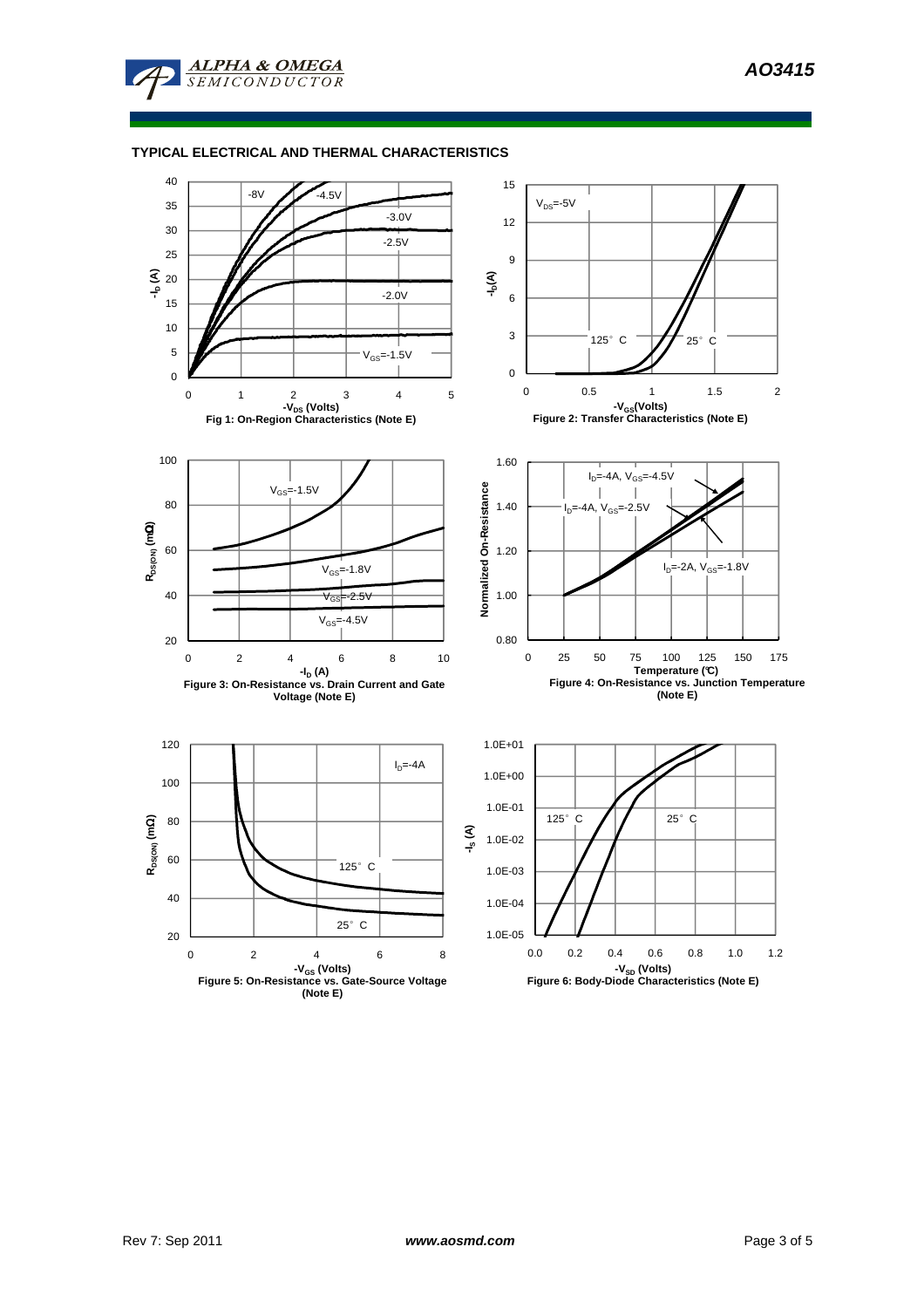

## **TYPICAL ELECTRICAL AND THERMAL CHARACTERISTICS**